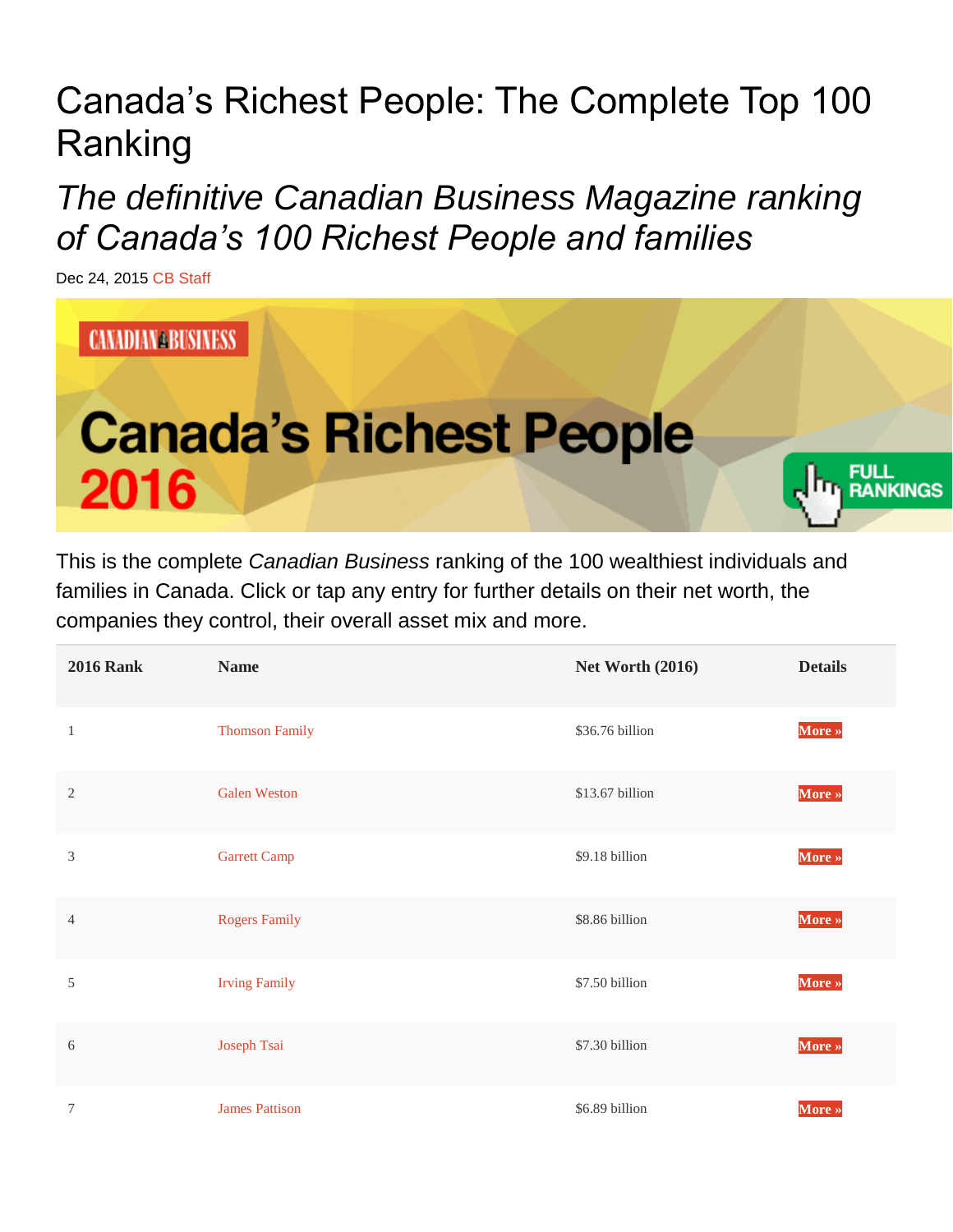| <b>2016 Rank</b> | <b>Name</b>                     | <b>Net Worth (2016)</b> | <b>Details</b> |
|------------------|---------------------------------|-------------------------|----------------|
| $\,8\,$          | Saputo Family                   | \$6.43 billion          | More »         |
| 9                | Estate of Paul Desmarais Sr.    | \$6.10 billion          | More »         |
| $10\,$           | Richardson family               | \$5.63 billion          | More »         |
| $11\,$           | Jeffrey S. Skoll                | \$5.22 billion          | More »         |
| 12               | Carlo Fidani                    | \$4.84 billion          | More »         |
| 13               | <b>Bernard Sherman</b>          | \$4.16 billion          | More »         |
| 14               | Daryl Katz                      | \$4.14 billion          | More »         |
| 15               | <b>Estate of David Azrieli</b>  | \$3.92 billion          | More »         |
| 16               | Alain Bouchard                  | \$3.89 billion          | More »         |
| 17               | <b>Estate of Wallace McCain</b> | \$3.55 billion          | More »         |
| 18               | Harrison McCain Family          | \$3.53 billion          | More »         |
| 19               | Aquilini family                 | \$3.31 billion          | More »         |
| $20\,$           | Mark Scheinberg                 | \$3.24 billion          | More »         |
| $21\,$           | <b>Sobey Family</b>             | \$3.19 billion          | More »         |
| $22\,$           | <b>Bob Gaglardi</b>             | \$3.10 billion          | More »         |
| $23\,$           | Fred & Ron Mannix               | \$3.06 billion          | More »         |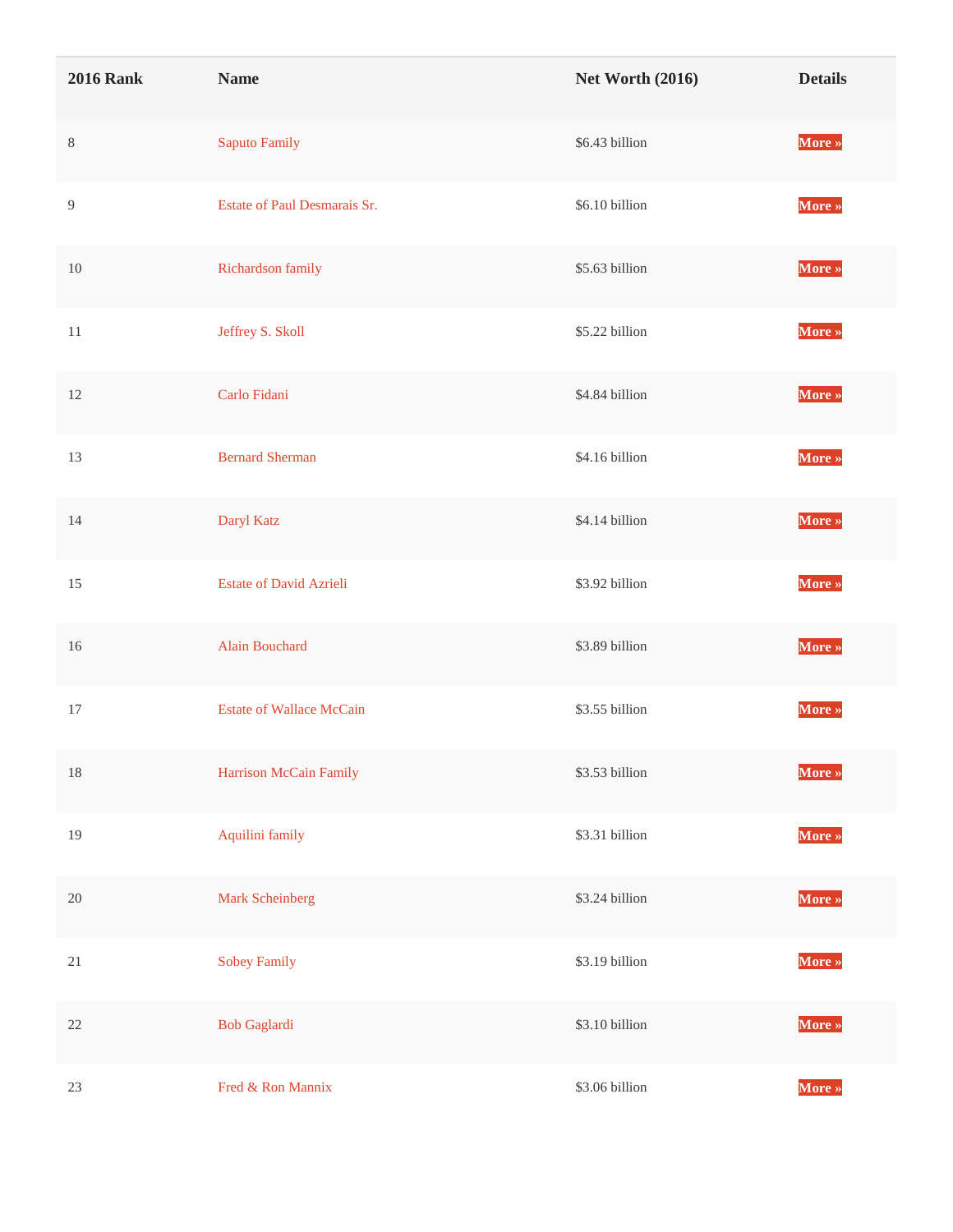| <b>2016 Rank</b> | <b>Name</b>                      | <b>Net Worth (2016)</b> | <b>Details</b> |
|------------------|----------------------------------|-------------------------|----------------|
| $24\,$           | <b>David Cheriton</b>            | \$3.05 billion          | More »         |
| $25\,$           | <b>Frank Stronach</b>            | \$3 billion             | More »         |
| $26\,$           | Michael Lee-Chin                 | \$2.95 billion          | More »         |
| $27\,$           | Joseph & Ted Burnett             | \$2.9 billion           | More »         |
| $28\,$           | Lalji Family                     | \$2.87 billion          | More »         |
| 29               | Alexander Shnaider               | \$2.7 billion           | More »         |
| $30\,$           | N. Murray Edwards                | \$2.69 billion          | More »         |
| 31               | Gerry Schwartz & Heather Reisman | \$2.68 billion          | More »         |
| 32               | Dennis (Chip) Wilson             | \$2.66 billion          | More »         |
| 33               | <b>Apostolopoulos Family</b>     | \$2.66 billion          | More »         |
| 34               | Jean Coutu                       | \$2.62 billion          | More »         |
| 35               | <b>Charles Bronfman</b>          | \$2.48 billion          | More »         |
| 36               | Zekelman Family                  | \$2.46 billion          | More »         |
| $37\,$           | Peter Gilgan                     | \$2.43 billion          | More »         |
| 38               | Mitchell Goldhar                 | \$2.37 billion          | More »         |
| 39               | John Risley                      | \$2.35 billion          | More »         |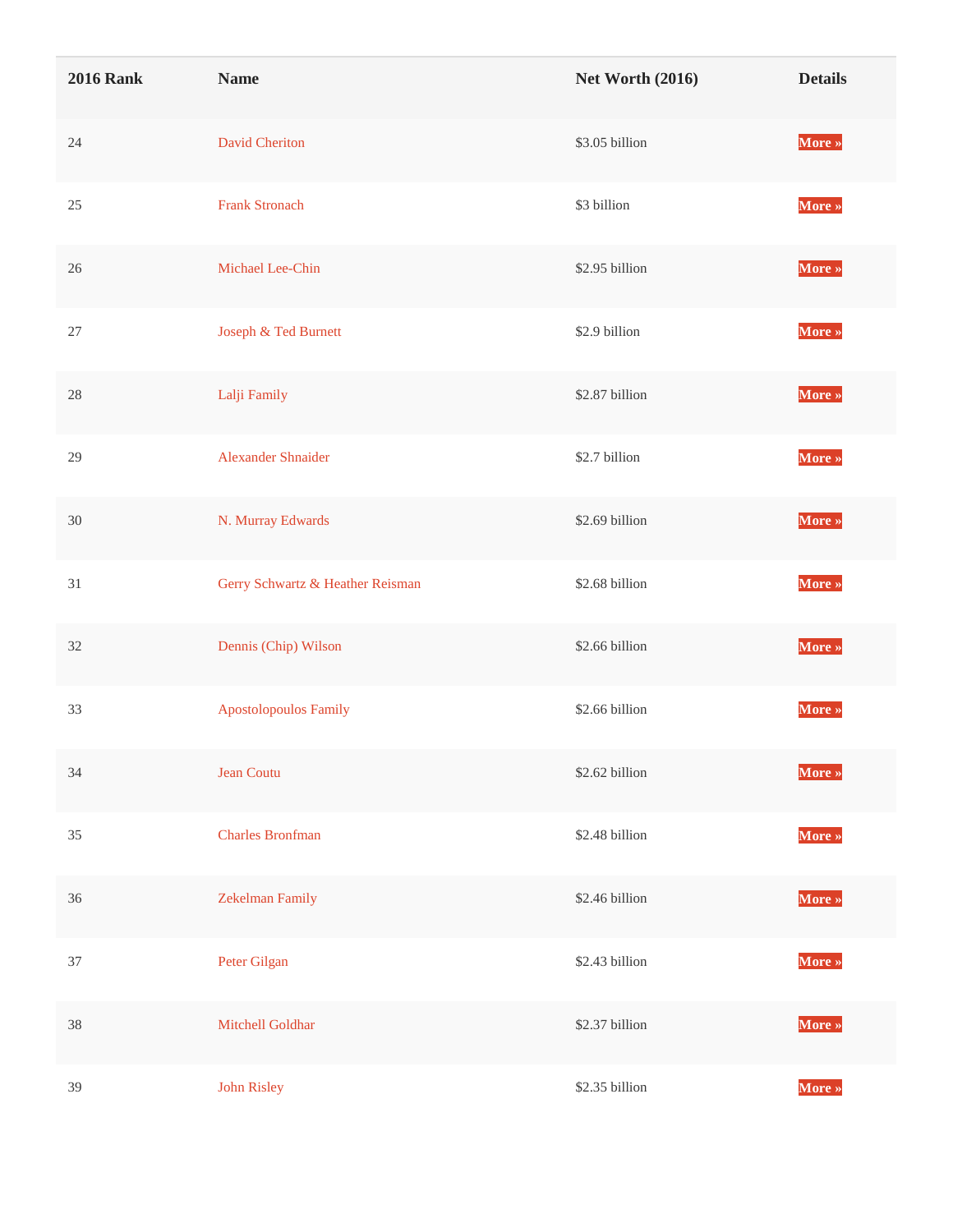| <b>2016 Rank</b> | <b>Name</b>              | <b>Net Worth (2016)</b> | <b>Details</b> |
|------------------|--------------------------|-------------------------|----------------|
| $40\,$           | Richard Li               | \$2.29 billion          | More »         |
| $41\,$           | Reichmann family         | \$2.25 billion          | More »         |
| $42\,$           | <b>Brandt Louie</b>      | \$2.25 billion          | More »         |
| 43               | Guy Laliberté            | \$2.13 billion          | More »         |
| 44               | Aldo Bensadoun           | \$2.13 billion          | More »         |
| 45               | <b>Slaight Family</b>    | \$2.08 billion          | More »         |
| 46               | <b>Terry Matthews</b>    | \$2.04 billion          | More »         |
| $47\,$           | <b>Marcel Adams</b>      | \$2.02 billion          | More »         |
| $48\,$           | <b>Lawrence Stroll</b>   | \$2.01 billion          | More »         |
| 49               | <b>JR Shaw</b>           | \$1.92 billion          | More »         |
| $50\,$           | <b>Robert Miller</b>     | \$1.89 billion          | More »         |
| 51               | <b>Rossy Family</b>      | \$1.88 billion          | More »         |
| $52\,$           | Stephen Jarislowsky      | \$1.84 billion          | More »         |
| 53               | <b>Jack Cowin</b>        | \$1.79 billion          | More »         |
| 54               | <b>Bombardier Family</b> | \$1.77 billion          | More »         |
| 55               | <b>Ronald Southern</b>   | \$1.76 billion          | More »         |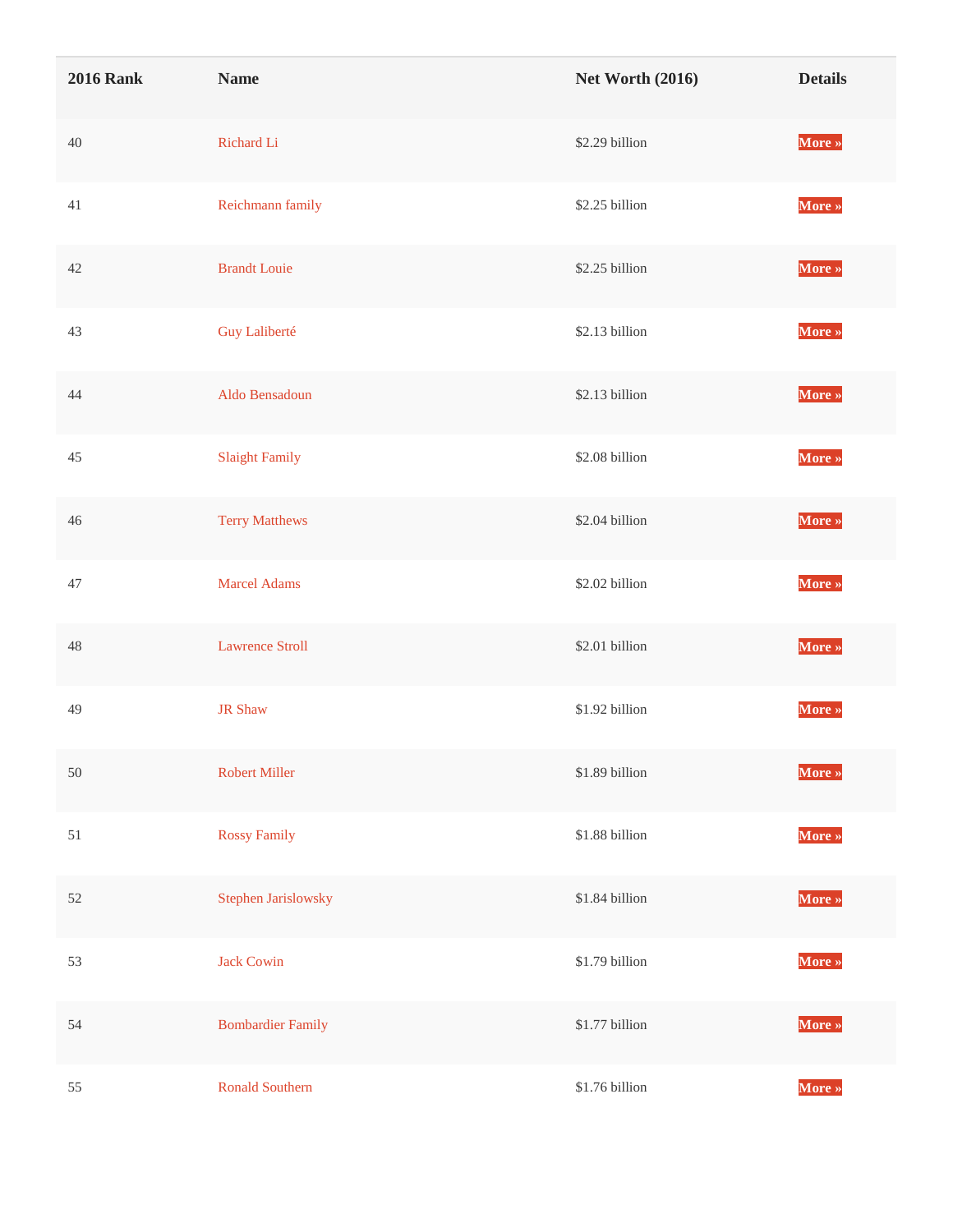| <b>2016 Rank</b> | <b>Name</b>                | <b>Net Worth (2016)</b> | <b>Details</b> |
|------------------|----------------------------|-------------------------|----------------|
| 56               | <b>Muzzo Estate</b>        | \$1.76 billion          | More »         |
| 57               | Kruger family              | \$1.74 billion          | More »         |
| 58               | <b>Stewart Butterfield</b> | \$1.64 billion          | More »         |
| 59               | Molson family              | \$1.63 billion          | More »         |
| 60               | DeGasperis family          | \$1.61 billion          | More »         |
| 61               | Ronald Joyce               | \$1.60 billion          | More »         |
| 62               | Hasenfratz Family          | \$1.58 billion          | More »         |
| 63               | <b>Greenberg Family</b>    | \$1.54 billion          | More »         |
| 64               | Serge Godin                | \$1.50 billion          | More »         |
| 65               | Michael G. DeGroote        | \$1.48 billion          | More »         |
| 66               | J. Michael Pearson         | \$1.48 billion          | More »         |
| 67               | John MacBain               | \$1.36 billion          | More »         |
| 68               | Lawrence Tanenbaum         | \$1.35 billion          | More »         |
| 69               | Seymour Schulich           | \$1.32 billion          | More »         |
| $70\,$           | Clay Riddell               | \$1.31 billion          | More »         |
| 71               | <b>Rudy Bratty</b>         | \$1.31 billion          | More »         |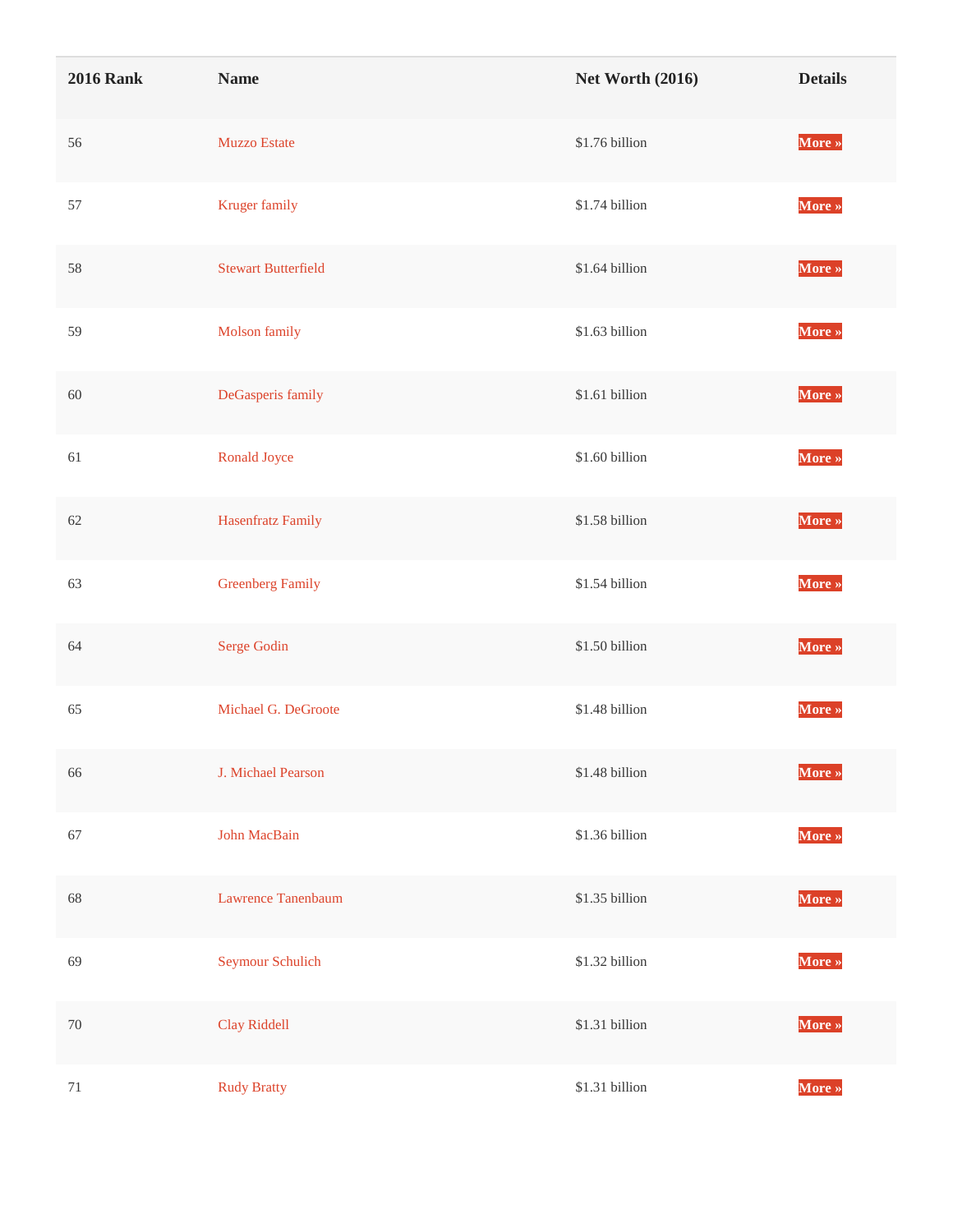| <b>2016 Rank</b> | <b>Name</b>                 | <b>Net Worth (2016)</b> | <b>Details</b> |
|------------------|-----------------------------|-------------------------|----------------|
| $72\,$           | <b>Shane Smith</b>          | \$1.27 billion          | More »         |
| 73               | K. Rai Sahi                 | \$1.27 billion          | More »         |
| 74               | <b>Eugene Melnyk</b>        | \$1.25 billion          | More »         |
| $75\,$           | Hal Jackman                 | \$1.24 billion          | More »         |
| 76               | <b>Samuel Family</b>        | \$1.2 billion           | More »         |
| $77\,$           | Pierre Karl & Erik PÉladeau | \$1.2 billion           | More »         |
| $78\,$           | Lawrence Ho                 | \$1.2 billion           | More »         |
| 79               | Saul Feldberg               | \$1.18 billion          | More »         |
| $80\,$           | <b>Kenneth Rowe</b>         | \$1.16 billion          | More »         |
| $81\,$           | <b>Charles Sirois</b>       | \$1.13 billion          | More »         |
| $82\,$           | <b>Latner Family</b>        | \$1.12 billion          | More »         |
| 83               | John Bragg                  | \$1.11 billion          | More »         |
| 84               | Hassan Khosrowshahi         | $\$1.11$ billion        | More »         |
| 85               | Leslie Dan                  | \$1.1 billion           | More »         |
| 86               | David Werklund              | \$1.08 billion          | More »         |
| $87\,$           | Caleb & Tom Chan            | $\$1.08$ billion        | More »         |